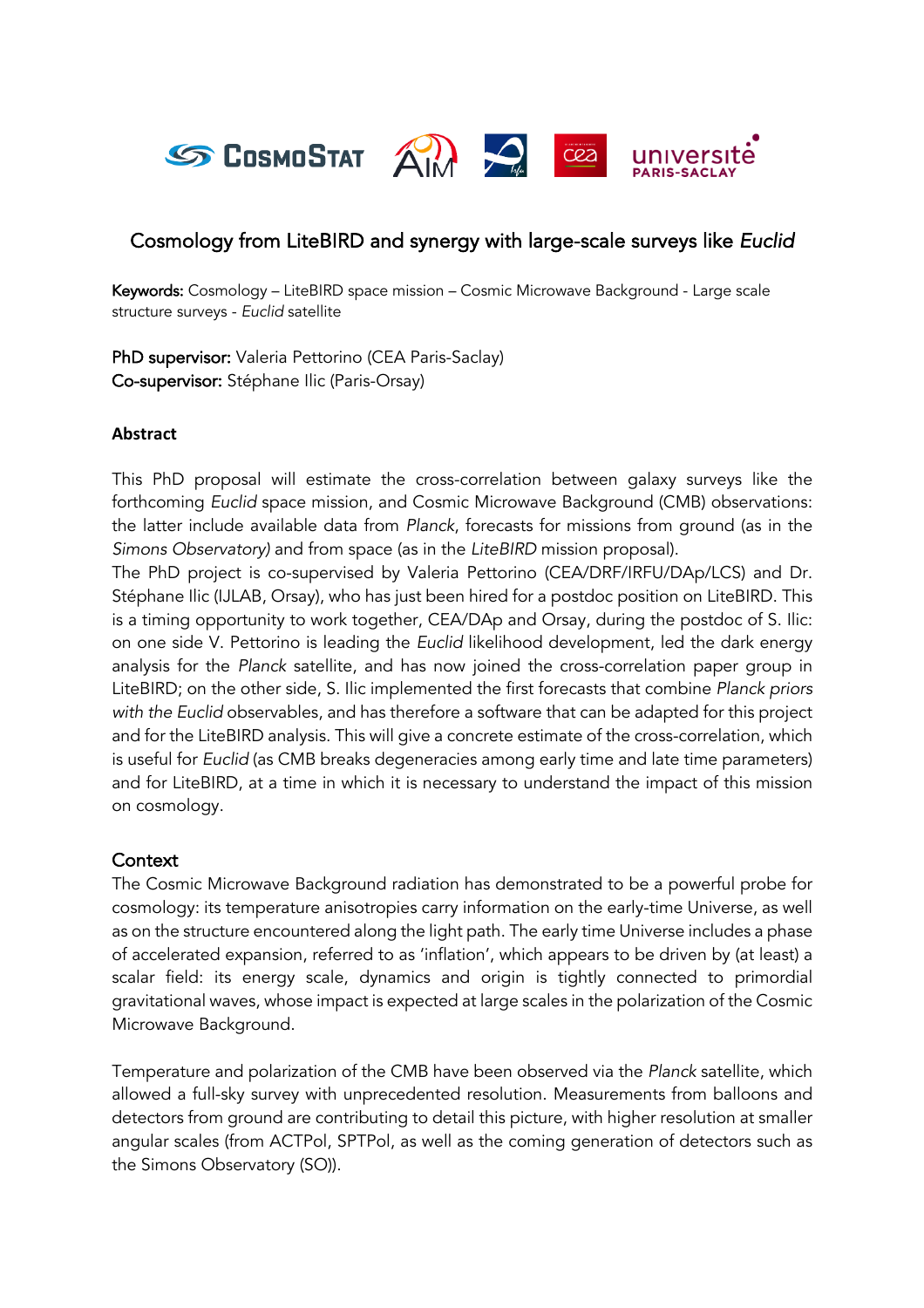In this context, a new space mission on CMB polarization has been proposed: LiteBIRD [1], a Large-Class mission, selected by JAXA for launch in the late 2020's, designed to search for primordial gravitational waves through the measurement of their imprint on large-scale polarization. The LiteBIRD instruments consist of three telescopes, namely the Low-, Medium and High-Frequency Telescope with over 15 frequency bands measured between 34 GHz and 448 GHz. The project is currently supported for phase-A by other partners, including notably France and CNES: it is therefore particularly important to be able to provide reliable expectations on the impact that this mission would have on science, in view of systematics and foregrounds, in order to best contribute to its design and development. Four thematic areas are currently under investigation: they concern systematics, foregrounds, payload and calibration. *Project study groups* have just been formed within the collaboration, and will concern reionization, early universe, as well as cross-correlation (V.Pettorino has recently joined the cross-correlation group in LiteBIRD). CMB adds information about early-time Universe, baryons, primordial fluctuation amplitude, which are complementary to the latetime ones of galaxy surveys.

Within galaxy surveys, ESA *Euclid* satellite<sup>1</sup>, to be launched in 2023, will observe how galaxies formed to study the nature of dark energy and dark matter. *Euclid* will collect 170 million gigabytes of data, observe the shapes of 1.5 billion galaxies in different redshift epochs, thus providing the largest data set available to test dark energy. The *Euclid* likelihood is under development (within a taskforce led by the V. Pettorino) and its interface with the cross-CMB group is now being put in place. CMB lensing and polarization depend on structure formation, the same structures studied via galaxy surveys. The impact of their crosscorrelation is particularly important to discriminate a cosmological constant from alternative theories which modify the evolution of structures.

This PhD proposal will develop the science and software needed to combine the information from CMB experiments (including available data from *Planck* and forecasts for LiteBIRD and SO) with the coming data from large-scale structure surveys as the *Euclid* satellite.

# The PhD Thesis

We have identified three main goals for the PhD student, within a collaboration between CosmoStat Lab at CEA and IJLAB at Orsay:

- 1. Start from the code developed by S. Ilic to analyze the impact of CMB and galaxy survey cross-correlation. The student will estimate the synergy between CMB experiments and *Euclid,* extend the *Euclid* likelihood development led by V. Pettorino to CMB observables, and directly contribute to the *Euclid* scientific exploitation within the X-CMB group of the collaboration;
- 2. adapt the software to the LiteBIRD design, and estimate the scientific impact of LiteBIRD via forecasts, thanks to the experience developed in *Euclid* and *Planck* by the two supervisors;
- 3. investigate different methods to separate foreground components and improve the reconstruction of the CMB signal, thanks to the collaboration with CEA CosmoStat.

<sup>1</sup> https://www.euclid-ec.org/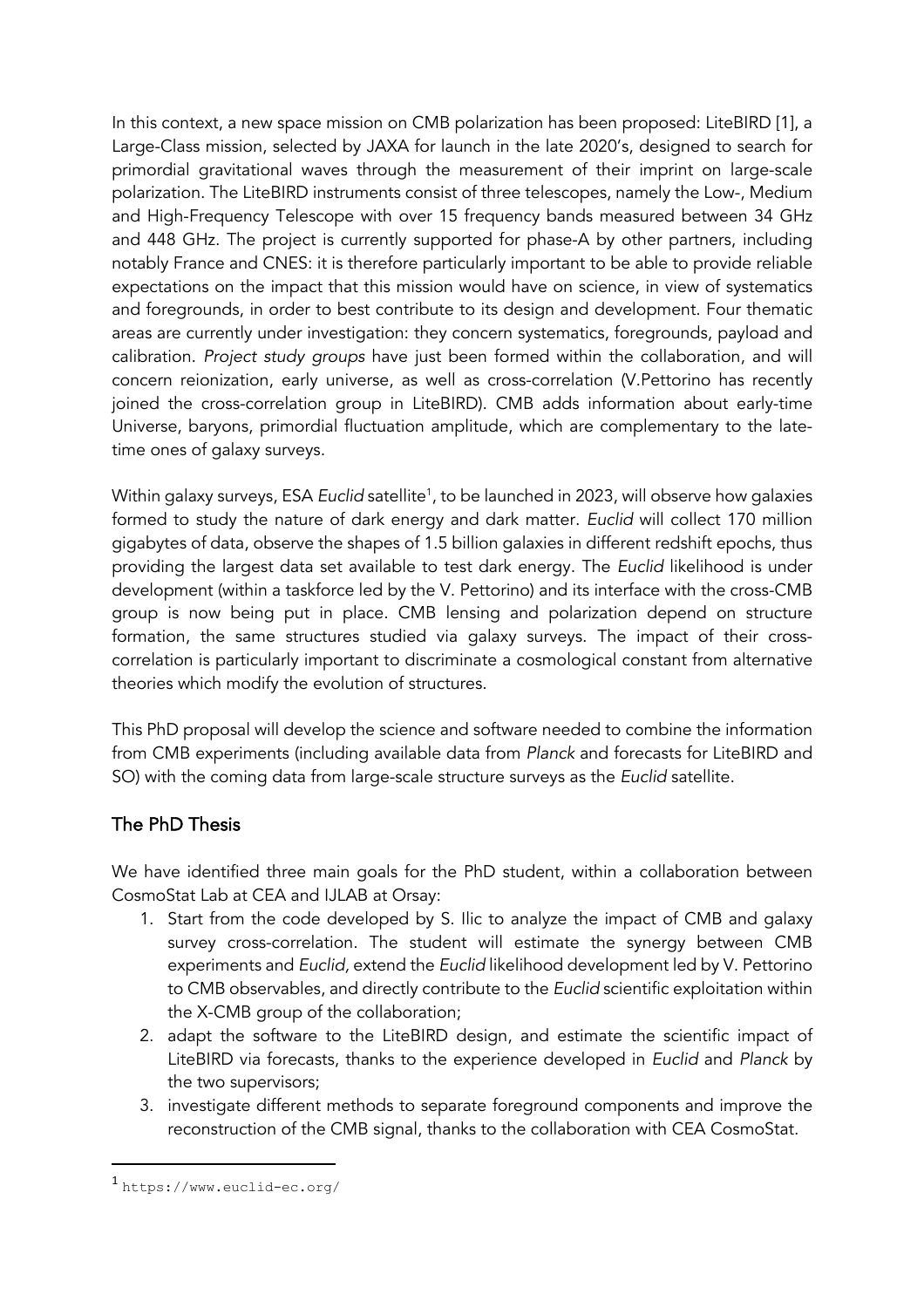Intermediate objectives will include:

- getting familiar with CMB theory and the current range of experiments (including available data and proposals for new missions such as LiteBIRD)
- start from the code developed for the *Euclid* CMB cross correlation (CMB-XC) science working group by Stéphane Ilic (who will act as co-supervisor), learn how to use it and apply it to LiteBIRD specifications;
- calculate the cross-correlation with large-scale surveys, profiting of the validated tools and reference Fisher forecasts made available within the *Euclid* taskforce led by V.Pettorino and in collaboration with Martin Kilbinger from CosmoStat, who is one of the developer of the validated forecast codes;
- present results to Carlo Baccigalupi and Nabila Aghanim, leads of the Euclid CMB-XC science working group. The student will contribute to merge the CMB likelihood into the CLOE likelihood developed in *Euclid*;
- familiarize with the different existing methods of component separation and methods to improve reconstruction of the signal, in collaboration with Jean-Luc Starck and Sam Farrens.

The student will join the *Euclid* and LiteBIRD collaboration and participate to the activity of the cross-correlation paper groups. A visit of the PhD student to SISSA during the second year can be arranged, in order to present first results and interact with the cosmology group there, which is very much involved in the next generation of CMB surveys.

### The PhD Candidate

The candidate is expected to have a master in physics (preferably with some classes in cosmology, cosmological evolution and/or astrophysics), and would have preferably used already a Boltzmann code to derive cosmological evolution and CMB spectra in the standard model. The candidate would have experience with at least one programming language (python, C, fortran), in order to use and develop the cross-correlation code that will be made available publicly. The candidate would show interest in working at the interface between data, software development and theory. The PhD student will be able to concretely collaborate to the Euclid and LiteBIRD collaborations, and develop tools that will be useful also for large structure formation surveys and other CMB datasets, such as the Simons Observatory or future proposals recently encouraged within the CMB Decadal Recommendations.

The student will have the possibility to learn how to derive CMB spectra from a Boltzmann code, calculate cross-correlation terms with large-scale structure and infer forecasts on different cosmological parameters. In addition, the student will learn first tools to deal with systematics in CMB experiments, and will get familiar with methods for foreground component separation which have been developed in the community and within CosmoStat group.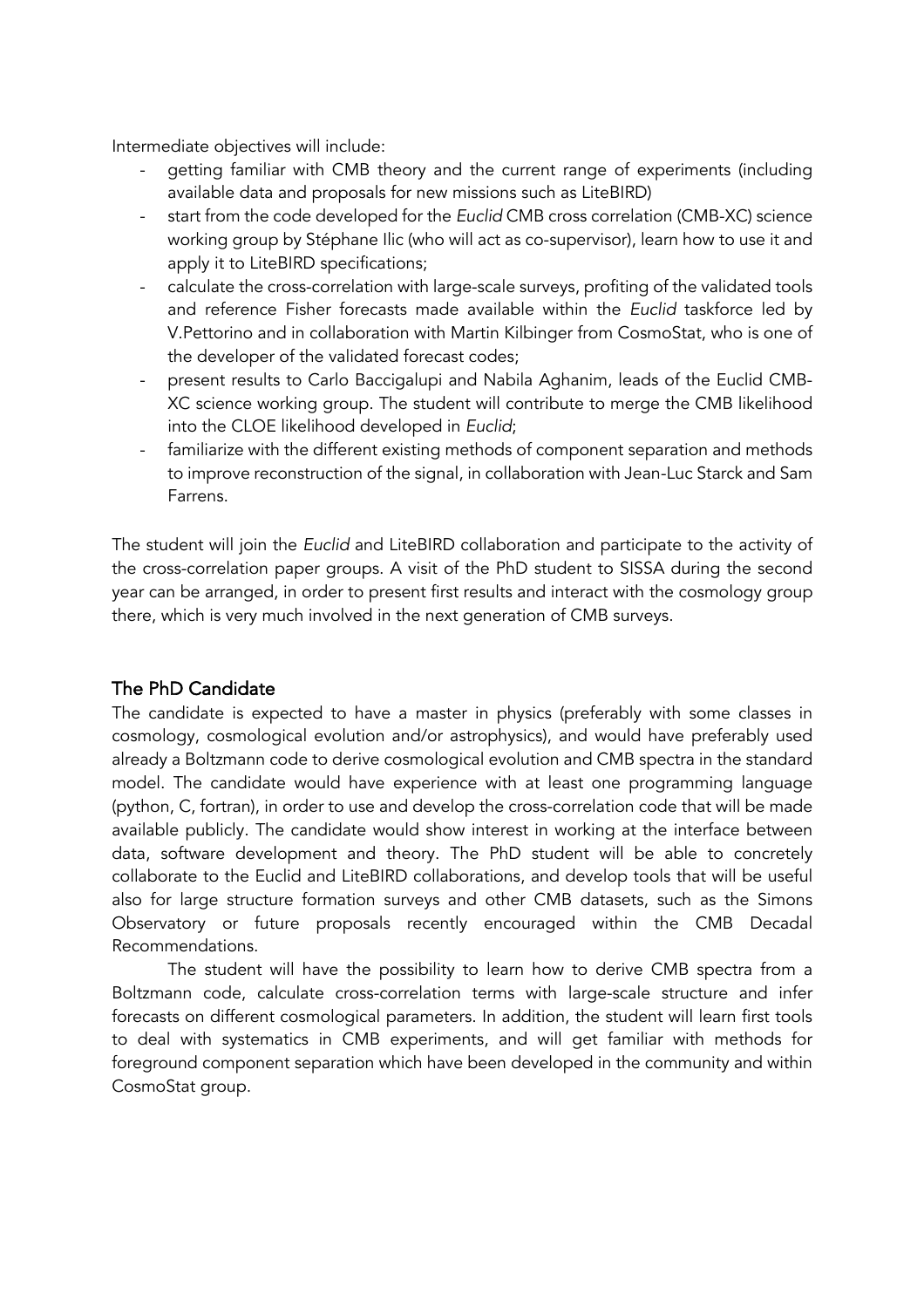### The scientific environment

The thesis will take place at CosmoStat, within the Astrophysics Department (DAp) under the supervision of Valeria Pettorino; co-supervision with Stéphane Ilic, at IJCLab in Orsay from November 2021, is planned.

V. Pettorino has been a key contributor to *Planck* and *Euclid* space missions; she has given lectures on CMB theory, led the *Planck* Dark Energy analysis [4,5], and is now leading the inter-science taskforce responsible for the *Euclid* Likelihood development. Among her publications, she worked on CMB polarization, that she proposed to use as a tool to test early time modifications of gravity [2,3]. Pettorino has supervised 4 PhD students so far and was in charge of the forecast validation for the Euclid survey [7]. This effort provided a set of validated, reliable, tools that were used in several (>10) follow-up scientific papers by the collaboration. V.Pettorino has recently joined the LiteBIRD collaboration and the crosscorrelation effort led by Marina Migliaccio. The CosmoStat group has a vast experience in component separation, delensing, and software development: both Jean-Luc Starck (head of CosmoStat) and Sam Farrens (staff computational scientist) have joined LiteBIRD in 2021. CosmoStat is also key contributor to the *Euclid* space mission: the project will benefit of the collaboration of Martin Kilbinger, and of his experience in large-scale weak lensing surveys.

The thesis will be in collaboration with Orsay: the Astroparticles, Astrophysics and Cosmology (A2C) pole at IJCLab has two major research axes: the study the dark components of the Universe through the observation of large structures; the primordial Universe, its inflation phase and its evolution, through the search for primordial gravitational waves via measurements of the cosmic microwave background at large and small scales (Planck, LiteBIRD, and Simons Observatory). Stéphane Ilic, joining Orsay to work on LiteBIRD, has in particular led the Euclid paper [6] that produced forecasts on cross-correlation between Planck CMB and Euclid. The validated software used in this analysis will be the starting point for the application to LiteBIRD and *Euclid*.

The student will be able to take part to monthly group training sessions organised within CosmoStat on a variety of topics (from cosmology, to astrophysics to software development to communication, available on the YouTube Channel of the group).

### References

[1] Overview of the Medium and High Frequency Telescopes of

the LiteBIRD satellite mission, https://arxiv.org/pdf/2102.00809.pdf

[2] L. Amendola, G. Ballesteros, and V. Pettorino, Effects of modified gravity on B-mode polarization, Phys. Rev. D 90, 043009 (2014), https://arxiv.org/abs/1405.7004

[3] V. Pettorino and L. Amendola, Friction in gravitational waves: A test for early-time modified gravity, Physics Letters B 742 (Mar., 2015) 353–357,

https://arxiv.org/abs/1408.2224.0

[4] Planck Collaboration, Planck 2018 results. VI. Cosmological parameters [ VP in charge of the Dark Energy section], arXiv:1807.06209 [astro-ph.CO].

[5] Planck Collaboration, Planck 2015 results. XIV. Dark energy and modified gravity [VP corresponding author], ArXiv e-prints (Feb., 2015), arXiv:1502.01590.